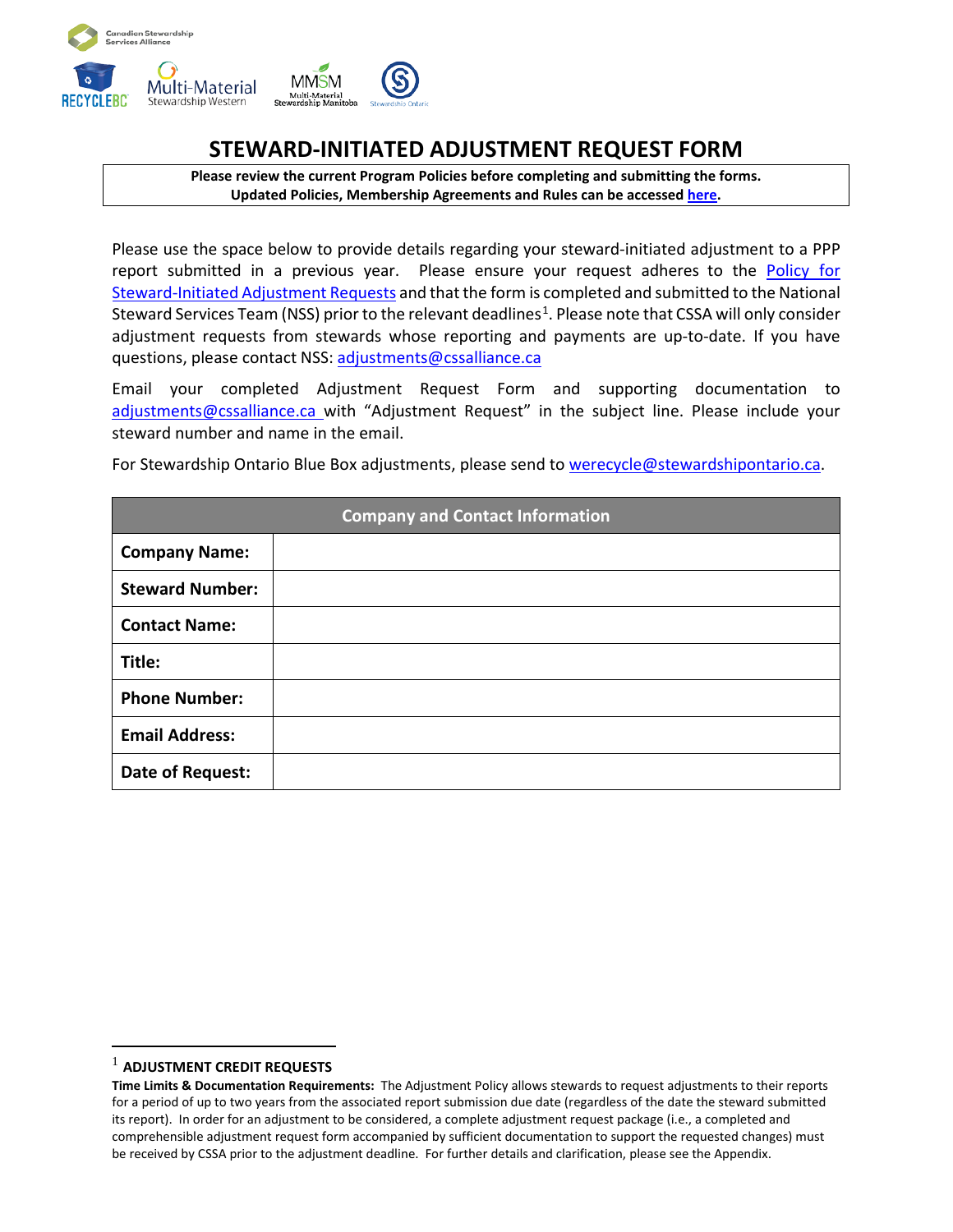



#### **1. Which programs are affected?**

| Program                                   | <b>Recycle BC</b> | <b>MMSW</b> | <b>MMSM</b> | Stewardship<br><b>Ontario Blue</b><br><b>Box</b> |
|-------------------------------------------|-------------------|-------------|-------------|--------------------------------------------------|
| Is it<br>affected?                        |                   |             |             |                                                  |
| <b>Penalty or</b><br>Interest<br>charged? |                   |             |             |                                                  |

**2. Please describe the nature of each credit and/or debit adjustment by program, data period, and type; provide details about each type of error, e.g., material classification, weight, duplicate reporting, under-reporting, logic error, etc.; and its root cause, e.g., calibration problem with scale, incorrect information provided by supplier, used incorrect reporting units, etc., for all affected periods, unless the same across all affected periods:**

*(e.g., Recycle BC 2016 Report (2015 Data) Weight Error - Reported in grams instead of kilograms for all SKUs SO BB 2016 Report (2015 Data) – ditto*

#### **3. How was each error detected? What work was performed to ensure all errors were identified?**

*(e.g., Internal Audit of Report – yes, the audit was comprehensive, and this adjustment request corrects for all identified errors.)*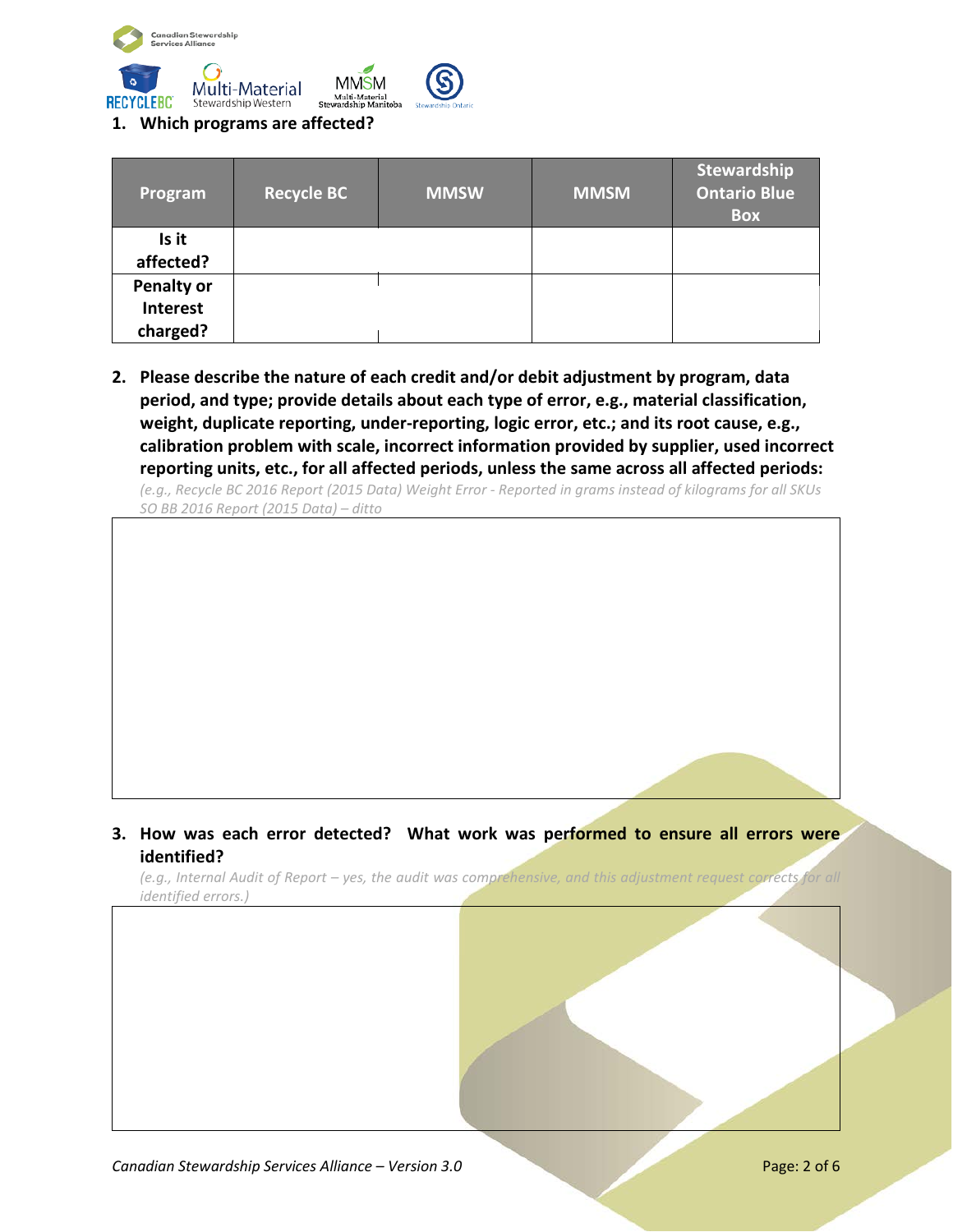



# **4. Provide answers to the following questions in the chart below:**

| <b>Question (Does the adjustment</b><br>contain?) | <b>Response</b><br>(Yes/No) | Comments (If yes, please explain) |
|---------------------------------------------------|-----------------------------|-----------------------------------|
| A re-allocation of weights from "actuals"         |                             |                                   |
| to Average Bill of Materials (ABOMs) or           |                             |                                   |
| other Calculators?                                |                             |                                   |
| The application of a new study or change          |                             |                                   |
| in internal processes that identifies             |                             |                                   |
| errors in a previously submitted report?          |                             |                                   |
| Changes in percentage allocations (e.g.           |                             |                                   |
| for IC&I sales or for PPP that never leaves       |                             |                                   |
| the commercial establishment)?                    |                             |                                   |
| Revisions to ABOM groupings?                      |                             |                                   |
| The creation of ABOMs, when one was               |                             |                                   |
| not originally used to develop the                |                             |                                   |
| report?                                           |                             |                                   |
| Adjustments to reports where the                  |                             |                                   |
| steward previously requested an                   |                             |                                   |
| adjustment for the same report?                   |                             |                                   |
| Adjustments due to changes to your                |                             |                                   |
| business model such as divestments,               |                             |                                   |
| mergers, or acquisitions?                         |                             |                                   |

# **5. Please describe the documentation available to substantiate your adjustment request (sales reports that include all SKU numbers affected; vendor documentation of packaging weights; internal audit report; etc.):**

*(e.g., Sales Report, Spreadsheet of materials and weights by SKU, Adjustment)*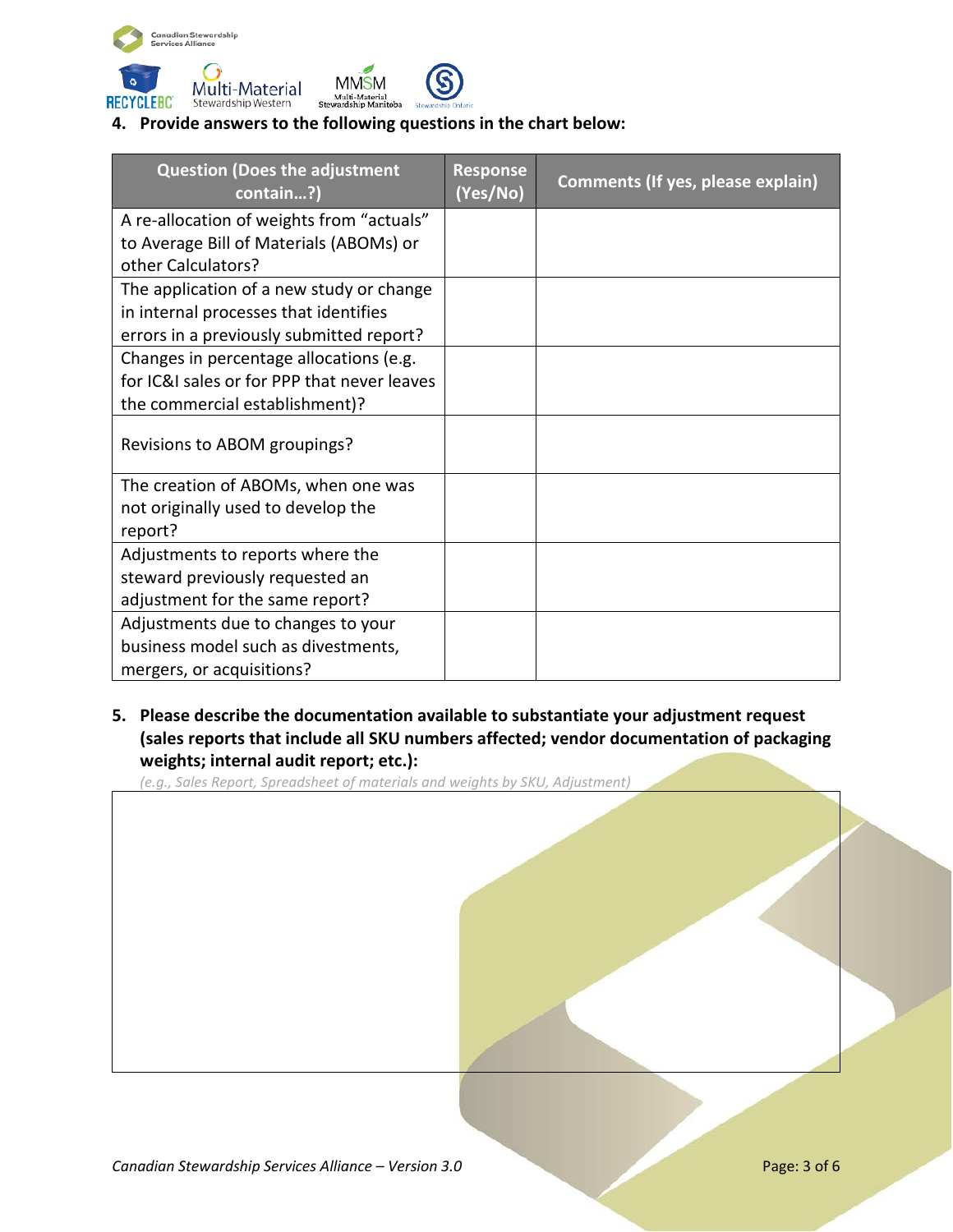

### **6. Please list the attachments to this document that you are submitting to support this adjustment request:**

*(e.g., Adjustments Worksheet, Sales Report, Original material component and weight data by SKU, Data restated in correct units by SKU)*

**7. Please complete each spreadsheet (click on link for access to Excel docs in the Forms section of the page) as it relates to your adjustment request. You need only complete the white cells, and only the materials that are undergoing changes:**

| Programs:                     | <b>Adjustment Worksheet Templates</b> |  |
|-------------------------------|---------------------------------------|--|
| Recycle BC, MMSW, MMSM, SO BB |                                       |  |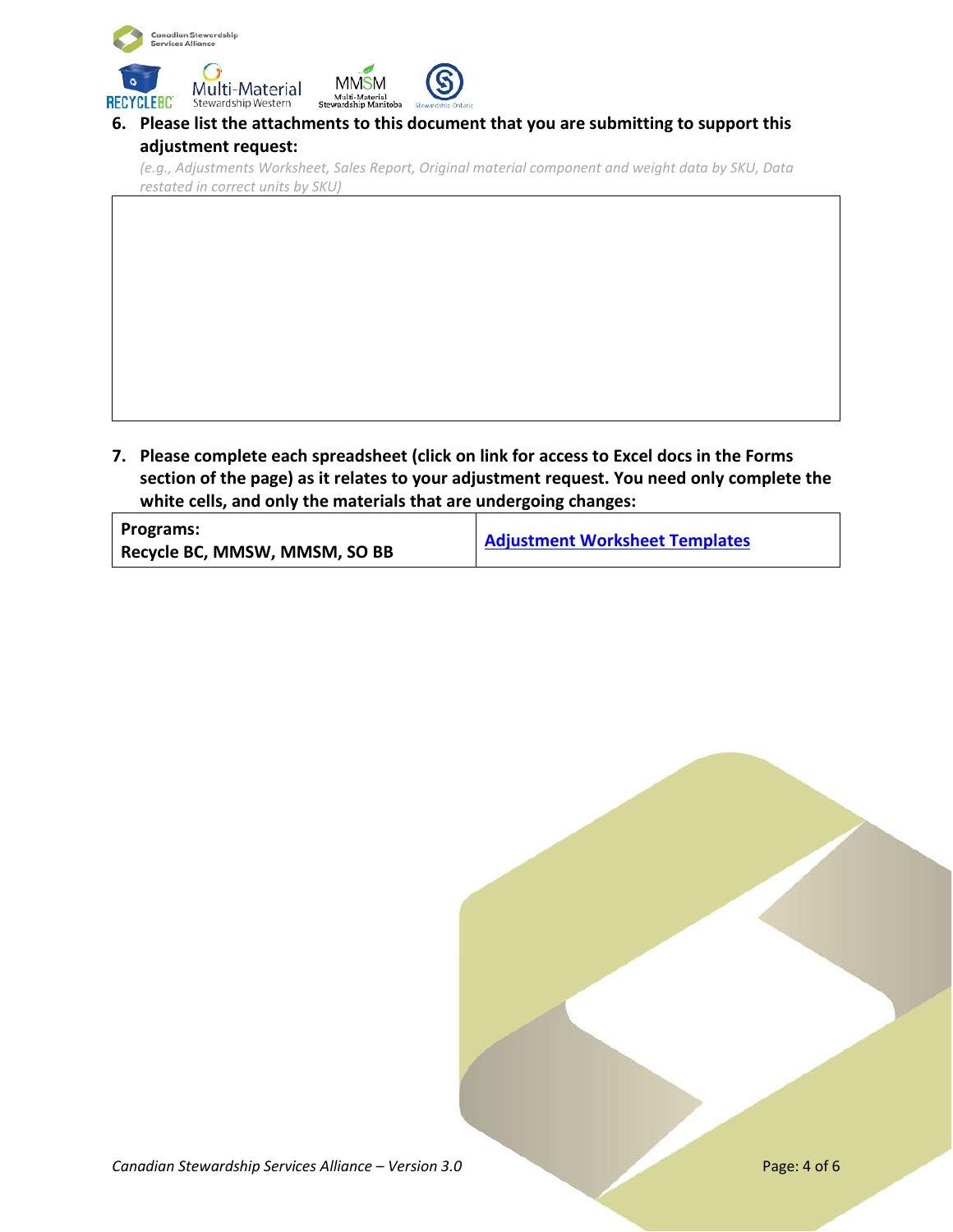

I attest to the accuracy and completeness of the information provided and accept that adjustments based on it may be subject to review or audit either before or after such adjustments are processed. Further, I accept the information contained within this form, any attachments to it, and information provided by:

#### *Steward Company Name:*

to Canadian Stewardship Services Alliance (CSSA) that is related to this adjustment request may be shared with a third party professional auditing and risk management services firm for the purpose of providing assurance services with respect to the requested adjustment(s), and with which CSSA has executed an appropriate contractual arrangement and/or non-disclosure agreement to ensure this information is held in confidence. In addition, I accept that the steward will be invoiced by CSSA for the third party assurance work CSSA may require to validate the steward's adjustment request; such invoicing will be made in accordance with an agreement executed between CSSA and the steward prior to execution of the third party assurance work. I accept CSSA's Policy for [Steward-Initiated Adjustment Requests.](https://www.cssalliance.ca/currentpolicies/)

I certify that by signing this document, we are declaring that the undersigned is authorized to provide the aforementioned information and make this undertaking.

\_\_\_\_\_\_\_\_\_\_\_\_\_\_\_\_\_\_\_\_\_\_\_\_\_\_\_\_\_\_\_\_\_\_\_\_\_\_\_\_\_\_ \_\_\_\_\_\_\_\_\_\_\_\_\_\_\_\_\_\_\_\_\_\_\_\_\_\_\_\_\_\_\_\_\_\_

Signature of Authorized Party **Example 20 Signature** Date

Name and Title of Authorized Party in Print

\_\_\_\_\_\_\_\_\_\_\_\_\_\_\_\_\_\_\_\_\_\_\_\_\_\_\_\_\_\_\_\_\_\_\_\_\_\_\_\_\_\_